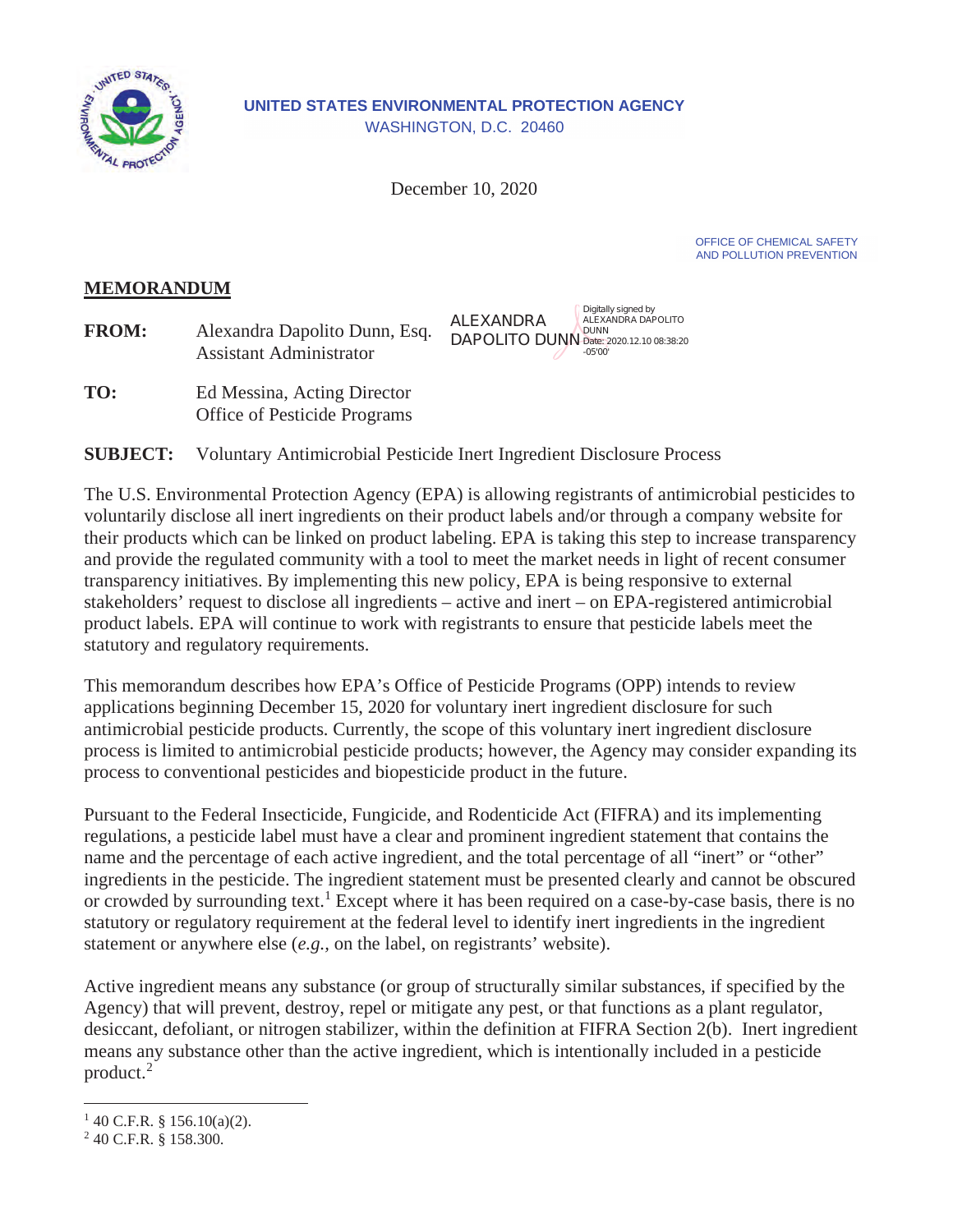In order to provide consumers with inert ingredient information for antimicrobial products, some disclosure, including the potential for misbranded products if the information required by FIFRA is not displayed prominently, the fact that numerous alternate formulations make it difficult to list all inert registrants of these products asked EPA to allow them to disclose pesticidal inert ingredients on their EPA-approved labels. However, there are challenges associated with on-package inert ingredient ingredients accurately, and the limited space available on product labels.

# **Relevant Legal Requirements and EPA Policy**

FIFRA Section 2(q)(1)(A), 7 U.S.C. 136(q)(1)(A), states that a pesticide is misbranded if its labeling bears any statement that is false or misleading. That includes statements related to the pesticide's ingredients.

 Inert ingredients are not required to be identified in the ingredient statement except when EPA EPA may determine that the name of the inert ingredient must be listed in the ingredient statement on a ingredients: determines that such inert ingredients may pose a hazard to man or the environment.<sup>3</sup> In such a situation, case-by-case basis for either risk-based or hazard-based reasons. Examples include the following

- Petroleum distillates, xylene, or xylene range aromatic solvents  $\geq 10\%$ ;
- Sodium nitrate  $> 0.1\%$ ; or
- Inert ingredients of toxicological concern (formerly known as "List 1 Inerts").

EPA's long-standing policy per the Label Review Manual has been that "if a registrant wants to list a particular inert ingredient in the ingredient statement, the registrant should list **all** inert ingredients directly below the ingredient statement in descending order by weight. A partial listing on the label could be misleading."<sup>4</sup> This new policy applies to voluntary identification of inert ingredients using alternate nomenclature, not cases where EPA directs registrants to list particular inert ingredients, as discussed above.

### **New Antimicrobial Pesticide Voluntary Inert Ingredient Disclosure Process**

 following sources: EPA is allowing voluntary inert ingredient disclosure on currently registered antimicrobial product labels as set forth in this memorandum. Under this new process, if registrants choose to utilize alternate chemical nomenclature on their product labeling, they must resubmit the corresponding Confidential Statement(s) of Formula (CSF) containing the inert ingredients as approved on the existing formulation as well as the alternate chemical nomenclature. A crosswalk between the approved nomenclature of the CSF and the alternate nomenclature should be provided to the Agency with these registrants' non-Pesticide Registration Improvement Act (PRIA) amendment application (90-day review). EPA's website provides additional information about the application process and a template for the crosswalk document. EPA strongly encourages registrants who choose to use alternate nomenclature, to use the

- U.S. Environmental Protection Agency Inerts List;<sup>5</sup>
- International Union of Pure and Applied Chemistry (IUPAC);

 $3$  40 C.F.R. § 156.10(g)(7).

<sup>&</sup>lt;sup>4</sup> EPA's Label Review Manual, Chapter 5: Ingredient Statement (revised May 2012), available at [https://www.epa.gov/sites/production/files/2017-10/documents/chap-05-may-2012.pdf.](https://www.epa.gov/sites/production/files/2017-10/documents/chap-05-may-2012.pdf)

Available online at [https://www.epa.gov/pesticide-registration/inert-ingredients-overview-and-guidance.](https://www.epa.gov/pesticide-registration/inert-ingredients-overview-and-guidance)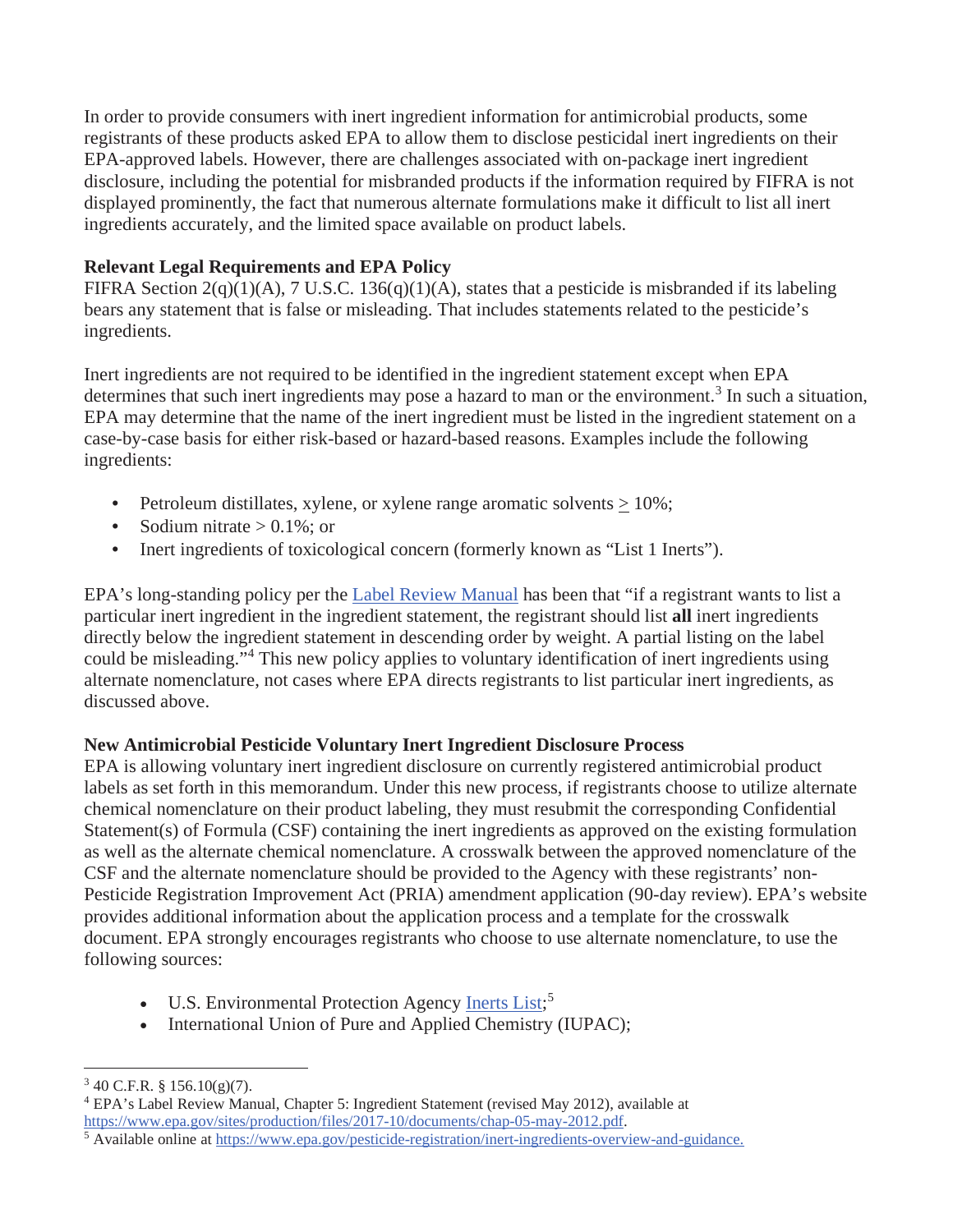- Chemical Abstracts Service (CAS); or
- Consumer Product Ingredients Database's Directory.<sup>6</sup>

Generally, antimicrobial consumer products have small containers with limited space for labeling. Including inert ingredient information on product labeling could result in crowding of the FIFRArequired text.

 should list all of the inert ingredients directly below the ingredient statement in descending order by As specified in FIFRA Section 2(q)(1)(E), 7 U.S.C. 136(q)(1)(E), the product could be considered misbranded if the information required by FIFRA is not prominently placed with such conspicuousness (as compared with other words, statements, designs, or graphic matter in the labeling) that it will be likely to be read and understood by the ordinary individual under customary conditions of purchase and use. If a registrant chooses to voluntarily disclose inert ingredients on the label, if space allows, they weight, so that it does not interfere with the required labeling information. However, if space is limited, to avoid crowding of required labeling information, a referral statement may be used directing the reader to the back or side panel for the full list of inert ingredients in descending order by weight. The referral statement should be placed directly below the ingredient statement with an asterisk or some other equivalent symbol connecting the "Inert Ingredients" or "Other Ingredients" heading in the ingredient statement with the full list of inert ingredients placed on the back or side panel of the label. For example, an acceptable referral statement is "\*See back panel for complete inert ingredient statement.", and acceptable corresponding text on the back panel is "\*Inert Ingredients: Inert A, Inert B, etc.".

 In addition, inert ingredient information may be disclosed on company websites. Although registrants self-certify (using the statement below) that the inert ingredient information provided on their website(s) what EPA approved may result in their product(s) being in violation of FIFRA. are not required to identify company websites on their labels, when websites are indeed referenced on product labels, they become labeling under FIFRA and are subject to Agency review.<sup>7</sup> When registrants choose to add a website address or QR code to their labeling that leads to inert ingredient information, EPA asks that they, in a cover letter transmitting the labeling amendment application to the Agency, and other marketing materials is consistent with the information provided on the latest approved CSF. Including on a company website false or misleading information or claims that substantially differ from

### **Elements of Inert Ingredient Disclosure Applications**

application: As EPA begins to implement this new policy, please note that no other actions should be included with the inert ingredient disclosure application. The following information should be included as part of the

- $\bullet$ For applications to add alternative nomenclature to the labels:
	- CAS number, reference database name and website link for alternate nomenclature as  $\checkmark$  Crosswalk linking the current CSF nomenclature to any alternate inert ingredient nomenclature, confirmation that the current CSF nomenclature and alternate nomenclature are synonyms of each other (*i.e.,* the exact same inert ingredient). See attached spreadsheet as an example.

<sup>&</sup>lt;sup>6</sup> Available online at <u>[http://productingredients.com/ingredients/browse.](http://productingredients.com/ingredients/browse)</u><br><sup>7</sup> Labeling is defined in FIERA Section  $2(p)(2)$ ,  $7$  II S.C. 136(p)(2) in r

<sup>&</sup>lt;sup>7</sup> Labeling is defined in FIFRA Section 2(p)(2), 7 U.S.C. 136(p)(2), in part, as meaning labels and all other written, printed, or graphic material accompanying a pesticide or device at any time or to which reference is made on the label or in accompanying literature.